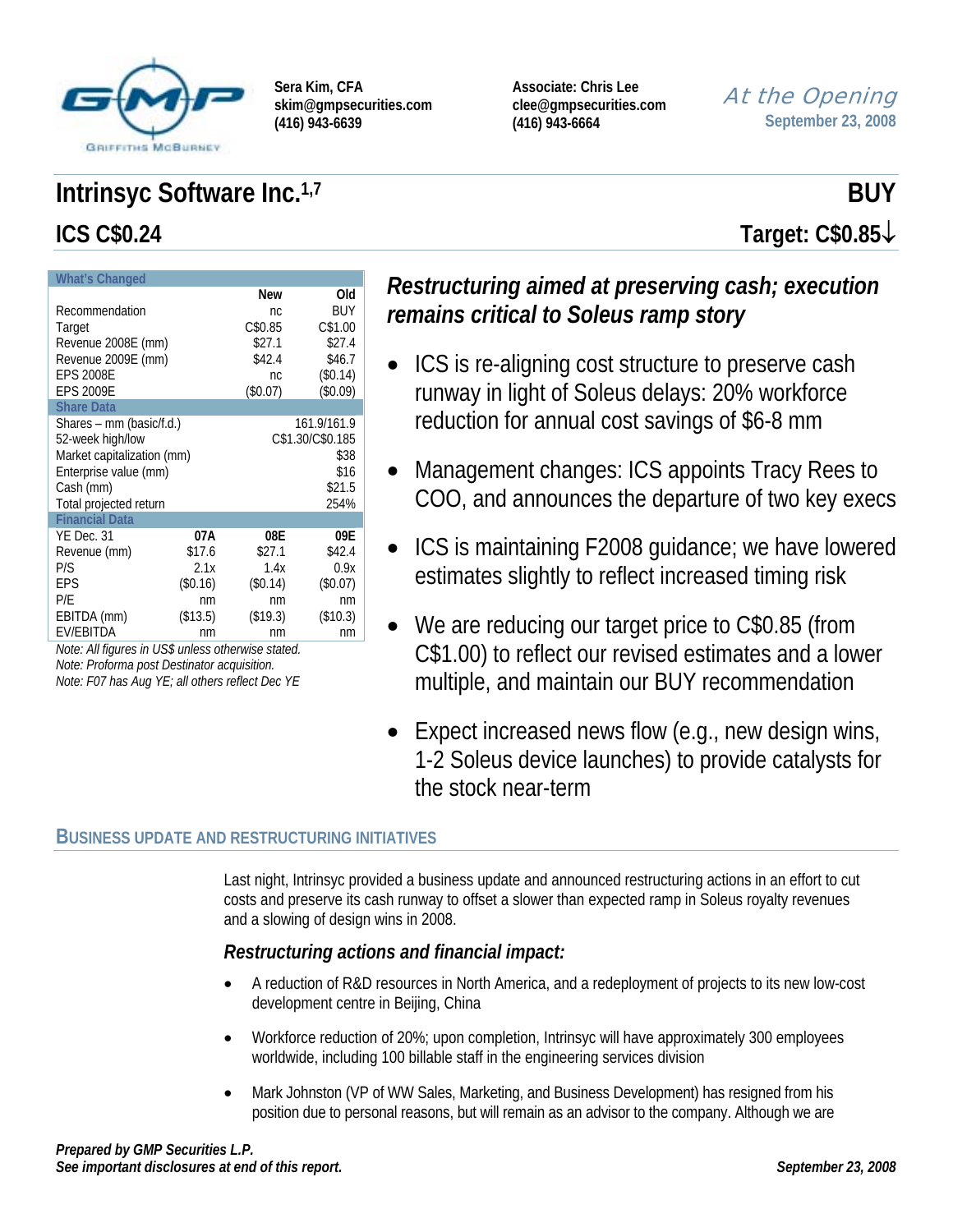

**Associate: Chris Lee clee@gmpsecurities.com (416) 943-6664** 

disappointed with Mr. Johnston's departure, we consider it a positive development that he will remain as advisor to the company. Tracy Rees, who has been with Intrinsyc since 2007 as acting GM for APAC, has been appointed COO. Mr. Rees, who has been instrumental in Intrinsyc's Soleus wins and the current strength in engineering services, will be responsible for worldwide sales, marketing, business development, engineering services, and the legacy business. Intrinsyc also announced that Randy Kath (CTO) is leaving the company to pursue other interests. Future technology leadership will be assumed by Souheil Gallouzi (SVP & GM, Mobile Products and Development).

• *Financial impact –* We expect Intrinsyc will realize lower-than-expected integration costs for the Destinator asset acquisitions of less than \$1 mm (previously \$1.5-2 mm), plus we estimate severance costs of less than \$1 mm. As a result of these actions, Intrinsyc will realize annual cost savings of \$6-8 mm (to be partially reflected in Q4/F08 and fully reflected starting in Q1/F09), resulting in a lower cash burn going forward.

#### *Business update:*

- **Engineering services on track**  in Q3/08, Intrinsyc secured two significant engineering services customer engagements, providing us with comfort with our forecasts for this division. We are conservatively forecasting revenue of \$17.2 mm for the year.
- **Destinator integration on track; announcing new wins** The integration is expected to be completed ahead of schedule. In July 2008, Intrinsyc began shipping the Destinator navigation software for Motorola's A1600 MING device, which is the best-selling smartphone in its price range in the Chinese market. In the press release, Intrinsyc announced a new design win with Supa Technologies, a Taiwan-based ODM, for PNDs to be sold through North American office supply retailers. Last week, Intrinsyc announced a design win with a "leading mobile phone and consumer device manufacturer" for a series of PNDs. Although the customer was not disclosed, we believe it is with an existing Destinator customer, possibly Motorola. In any event, we believe that this is a strategic relationship that could potentially lead to future deals including Soleus.
- **Soleus launches are imminent** In our last note (dated August 13, 2008), we provided a detailed update on each of Intrinsyc's design wins. As expected, the Mio Moov 380 device commenced shipments into Taiwan, and the company expects a European version to start shipping by the end of this year (we are hoping it will be in time for the holiday season). In our last note, we had indicated that the Quanta device (which we believe is Polymer Vision's Readius e-reader) will be launched in September. Based on our independent research since then, the launch date has since slipped to "late fall", which we read as October or early November. This device is expected to be launched in Europe initially. Work with Intrinsyc's silicon vendor partners remain a key focus. So far, Intrinsyc has delivered a completed reference kit to its un-named silicon vendor partner, and we expect its first device to be launched before year-end. As for Samsung, we continue to believe that volume shipments will start in early 2009 (was already reflected in our model) as the company is still working on the final tweaks for its reference kit. We view the upcoming Mobile Asia Congress (Asia 3GSM) in mid-November to be an important launch window for potential new design wins, or at the very least, a hard delivery date for the reference kit.
- **Soleus technology roadmap –** Soleus Transit, which includes support for the Destinator navigation application, is expected to be released in Q4/08. Soleus 2.0, the new architecture with advanced touch user interface including gesture-based technology, should be available in Q1/09. Recall, Soleus 2.0 will be a new architecture that can be versioned into different implementations (e.g., a version will be built to use Destinator for PNDs, another version will be built for handsets, etc…). We continue to believe that Soleus 2.0's new architecture will be a key step towards its ability to port Soleus to other operating systems, such as Symbian, which would increase its addressable market.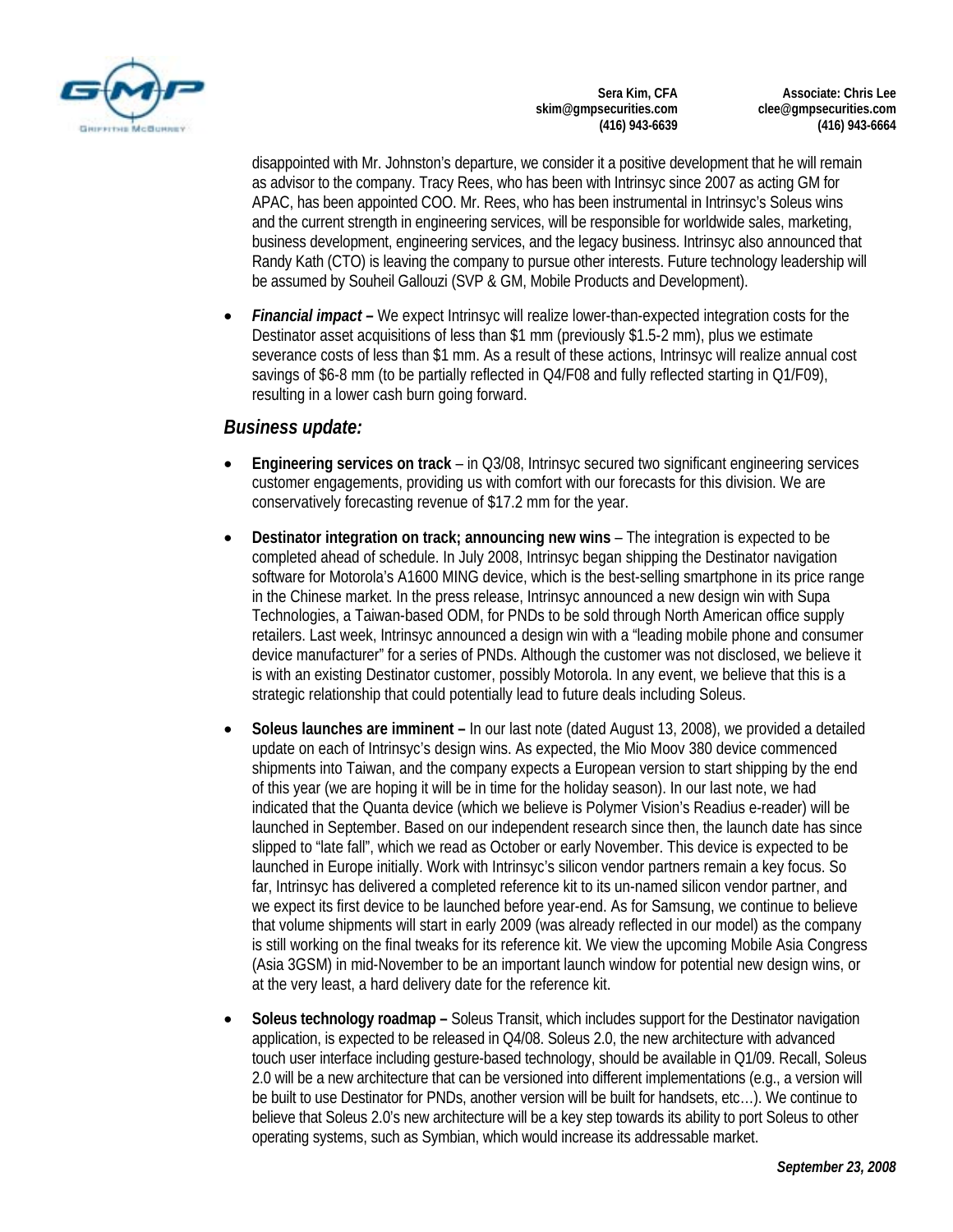

**Associate: Chris Lee clee@gmpsecurities.com (416) 943-6664** 

• Intrinsyc is reiterating F2008 revenue guidance of \$26-29 mm (albeit at the lower end of the range), and maintains its commitment to announce at least 3 new design wins by year-end. Based on our discussions with management, the company is in later stage discussions with multiple Soleus customers.

#### *Our View*

As outlined in our last note, Intrinsyc is at a critical juncture in its transition where the company needs to simultaneously achieve two items: 1) successfully execute on the launch of Soleus-based devices to market; and 2) re-build the momentum of new Soleus design wins to grow the future pipeline of royalty streams and establish the brand as a viable platform.

In light of the slower-than-expected flow of new design wins to date and the delays we've seen in the Soleus device launches, we believe management is being prudent by focusing on reducing cash burn as it ramps up its mobile software revenues. While we are disappointed with the loss of two key executives, we believe management is focusing on the task at hand, which is to aggressively commercialize Soleus and Destinator-enabled devices. Based on the updates from management, as well as our independent research, we believe the company is positioned to launch at least two additional Soleus-based devices (e.g., design wins from Quanta and un-named silicon vendor), and announce at least three new design wins before year-end. **We expect these news items to provide positive catalysts for the share price in the near-term, and help to renew investor confidence.**

#### **SLIGHT REVISIONS TO OUR FORECAST**

We have tweaked our estimates to reflect the following:

- The realization of cost savings from restructuring actions partially in  $Q4/08$  and fully reflected starting in Q1/09
- We had already assumed a slower ramp of Soleus devices (particularly for the timing of the Samsung LSI ramp), but in the absence of additional design wins since last month and our new information on the launch of the Quanta device (slipping from September to October), we shifted a couple of design wins out.

|               | F2007     | F2008E     |            | F2009E     |            | F2010E     |            | Q3/F08E    |            |
|---------------|-----------|------------|------------|------------|------------|------------|------------|------------|------------|
|               | Actual    | <b>OLD</b> | <b>NEW</b> | <b>OLD</b> | <b>NEW</b> | <b>OLD</b> | <b>NEW</b> | <b>OLD</b> | <b>NEW</b> |
| Revenues      | C\$19.7   | \$27.4     | \$27.1     | \$46.7     | \$42.4     | \$72.0     | \$66.5     | \$7.8      | \$7.6      |
| Gross profit  | C\$9.7    | \$14.6     | \$14.3     | \$30.3     | \$26.7     | \$51.6     | \$46.9     | \$4.4      | \$4.3      |
| GM %          | 49.1%     | 53.1%      | 52.8%      | 65.0%      | 63.0%      | 71.6%      | 70.5%      | 56.5%      | 56.0%      |
| <b>EBITDA</b> | (C\$14.2) | (\$19.3)   | (\$19.3)   | (\$10.8)   | (\$8.1)    | \$10.1     | \$10.9     | (\$4.1)    | (\$6.3)    |
| Net Income    | (C\$17.0) | (\$20.8)   | (\$20.8)   | (\$14.4)   | (\$11.6)   | \$5.7      | \$6.3      | (\$5.8)    | (\$7.0)    |
| <b>FD EPS</b> | (C\$0.18) | (\$0.14)   | (\$0.14)   | (\$0.09)   | (\$0.07)   | \$0.03     | \$0.04     | (\$0.04)   | (\$0.04)   |
| Source: GMP   |           |            |            |            |            |            |            |            |            |

#### **Exhibit 1. Revised Forecast Summary (\$ mm, except per share data)**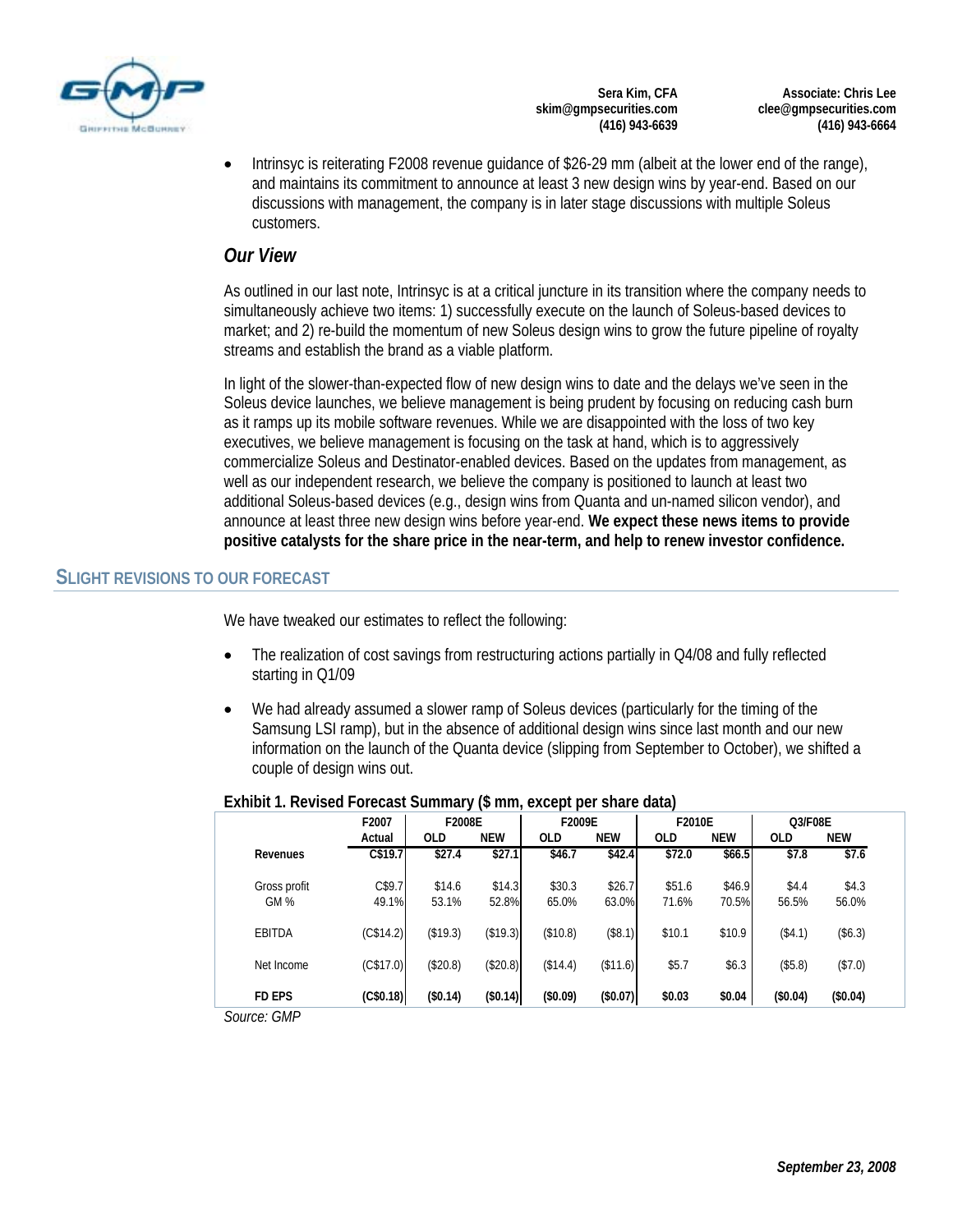

#### **LOWERING TARGET PRICE TO C\$0.85 (FROM C\$1.00), AND MAINTAINING BUY RECOMMENDATION**

Intrinsyc is in a period where all the stars need to be aligned to ensure seamless execution – the launch of multiple Soleus-based devices, signing new design wins, and integration of Destinator assets. The integration of Destinator assets is expected to be completed ahead of schedule, and management remains committed to announcing at least 3 new design wins by year-end. More importantly, we expect the launch of at least two additional Soleus-based devices by year-end, which should act as positive catalysts for the shares near-term.

Based on our slightly revised estimates, we are lowering our target price to C\$0.85 (from C\$1.00), and maintaining our BUY rating. Our target price is derived by using a sum-of-the-parts method valuing the different businesses (see Exhibit 2), and we have used a lower target multiple (from 3.5x to 3.0x) to value Soleus to reflect increased risk and delays in the ramp up of Soleus royalty revenues, as well as current market conditions. On a consolidated basis, this implies a target C2009 P/S multiple of 3.2x. At current levels, we believe the shares are undervalued, trading at a C2009 P/S multiple of 0.9x, which is a discount to the group average of 2.8x.

#### **Exhibit 2. Sum-of-parts valuation**

| <b>EXHIBIT 2: SQIII OF BUILS VAIDATION</b> |        |  |
|--------------------------------------------|--------|--|
| Soleus at 3x discounted to 2009            | \$83.7 |  |
| Soleus value per share                     | \$0.52 |  |
| Engineering Services at 1x                 | \$0.12 |  |
| Destinator revenue at 2x                   | \$0.22 |  |
| Total value per share                      | \$0.86 |  |

*Note: We may need to re-visit our valuation for the software business (Soleus and Destinator) with further disclosure. Source: GMP* 

In sum, we believe worst-case skepticism/concern is priced in and that with last night's business update, investors should see plenty of opportunities for upside, specifically 2 news releases on Soleus launches (potentially 3 if the company press releases the launch of the Mio Moov 380 in Europe) and at least 3 news releases on new design wins. If management can successfully launch the anticipated devices before year-end, the company will be positioned with 2 PNDs (the Mio Moov 380 and the new PND announced last week, which, as it is the manufacturer's first foray into the PND market, is expected to be launched in October with a big ad campaign including television ads, and will be released in a large brand name retail chain in the US) and 1 3G device (we believe to be Polymer Vision's Readius e-reader) in time for the holiday season, which could in itself yield better-thanexpected shipment volumes, in addition to a much anticipated silicon device launch from an unnamed silicon vendor.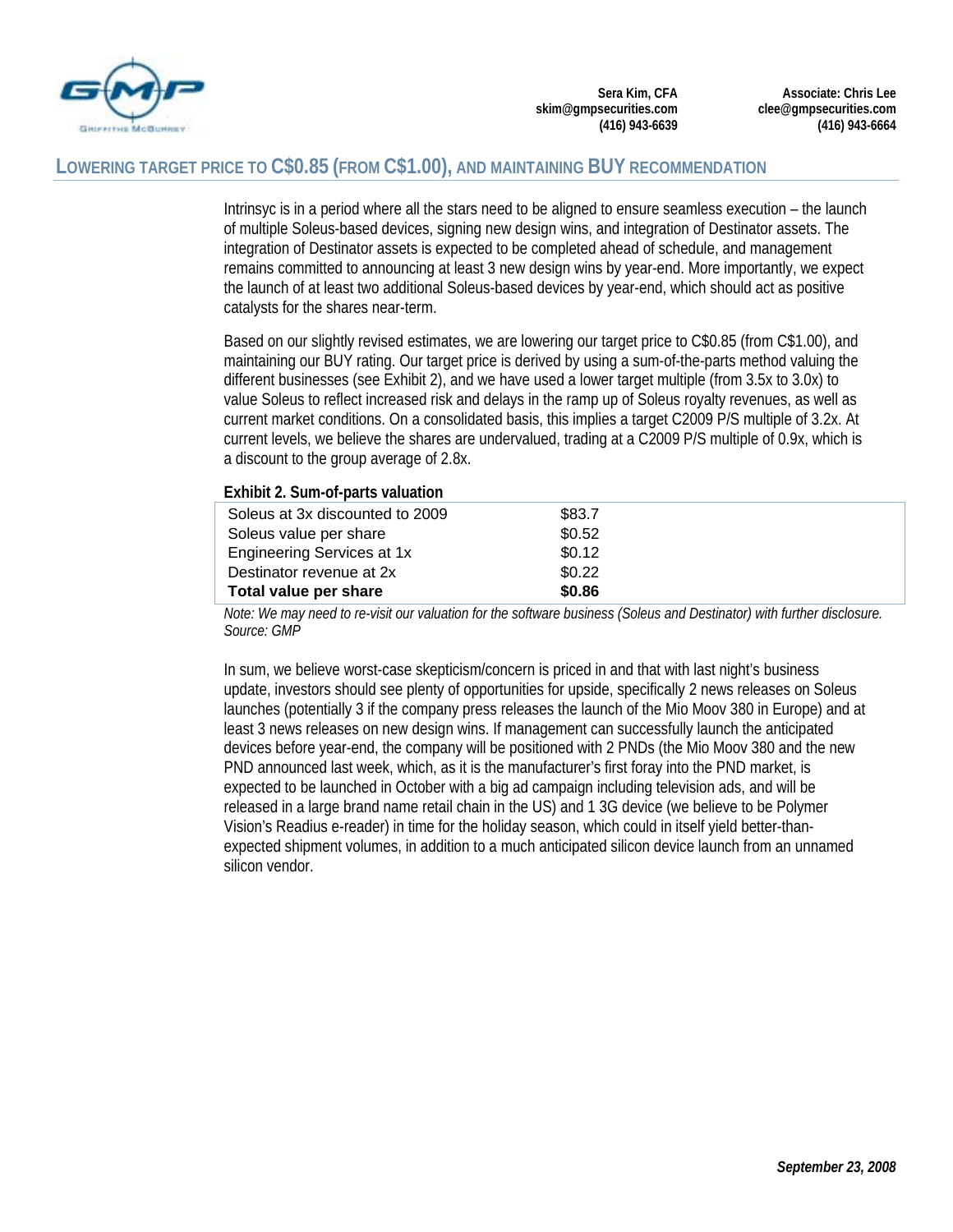

**Associate: Chris Lee clee@gmpsecurities.com (416) 943-6664** 

#### **Exhibit 3. Income Statement (\$ mm, except per share data)**

| <b>Intrinsyc Software</b>                                                                                                                                                                                                                                                                                                                                                             | 2006                                                                                              |                                                                                                   | 2007 4mth stub                                                                                    | 2008E                                                                                             | 2009E                                                                                         | 2010E                                                                                   | F1Q07                                                                                              | F2Q07                                                                                             | F3Q07                                                                                             |                                                                                                   | F4Q07 4mth stub                                                                                | F1Q08                                                                                             | F2Q08                                                                                             | F3Q08E                                                                                          | F4Q08E                                                                                                | F1Q09E                                                                                          | F2Q09E                                                                                             | F3Q09E                                                                                        | F4Q09E                                                                                          | F1Q10E                                                                                | F2Q10E                                                                                             | F3Q10E                                                                                            | F4Q10E                                                                                 |
|---------------------------------------------------------------------------------------------------------------------------------------------------------------------------------------------------------------------------------------------------------------------------------------------------------------------------------------------------------------------------------------|---------------------------------------------------------------------------------------------------|---------------------------------------------------------------------------------------------------|---------------------------------------------------------------------------------------------------|---------------------------------------------------------------------------------------------------|-----------------------------------------------------------------------------------------------|-----------------------------------------------------------------------------------------|----------------------------------------------------------------------------------------------------|---------------------------------------------------------------------------------------------------|---------------------------------------------------------------------------------------------------|---------------------------------------------------------------------------------------------------|------------------------------------------------------------------------------------------------|---------------------------------------------------------------------------------------------------|---------------------------------------------------------------------------------------------------|-------------------------------------------------------------------------------------------------|-------------------------------------------------------------------------------------------------------|-------------------------------------------------------------------------------------------------|----------------------------------------------------------------------------------------------------|-----------------------------------------------------------------------------------------------|-------------------------------------------------------------------------------------------------|---------------------------------------------------------------------------------------|----------------------------------------------------------------------------------------------------|---------------------------------------------------------------------------------------------------|----------------------------------------------------------------------------------------|
| Hardware revenue<br>Software revenue- Enterprise Interop Solutions<br>Software revenue - Soleus/Destinator<br>Soleus Up-front license fees<br><b>Soleus Royalties</b><br>Volume ('000)<br>ASPs<br>Destinator<br>Services revenue - Engineering services<br>Revenue<br>% Q/Q change<br>% Y/Y change                                                                                    | 7.9<br>7.8<br>14.9<br>18.7<br>6.4%                                                                | 0.9<br>7.8<br>0.2<br>16.8<br>19.7<br>5.6%                                                         | $\theta$<br>0.4<br>Q <sub>i</sub><br>Q <sub>i</sub><br>0 <sub>0</sub><br>4.1<br>5.2<br>n/2        | 12<br>7.7<br>7.1<br>0.7<br>0.3<br>77<br>\$4.06<br>5.7<br>17.2<br>27.1<br>37.6%                    | 0.1<br>0.5<br>22.6<br>0.7<br>8.2<br>2.180<br>\$3.75<br>13.7<br>19.2<br>42.4<br>56.3%          | 0.0<br>$0.0$<br>45.4<br>0.8<br>26.8<br>8.148<br>\$3.28<br>17.9<br>21.1<br>66.5<br>57.0% | 0.4<br>0.4<br>4.2<br>5.0<br>2%<br>10%                                                              | 0.3<br>0.4<br>4.3<br>5.0<br>0%<br>5%                                                              | 0.1<br>0.4<br>0.1<br>4.5<br>5.1<br>1%<br>16%                                                      | $\theta$ .<br>0.5<br>0.1<br>3.8<br>4.5<br>$-11%$<br>$-8%$                                         | 0 <sub>f</sub><br>$\theta$ .<br>0.1<br>$\Omega$<br>0.0<br>$\overline{4}$<br>5.2<br>n/s<br>n/5  | 0.6<br>0.5<br>0.2<br>02<br>0.0<br>4.3<br>5.6<br>п/а<br>n/a                                        | 0.3<br>0.7<br>0.6<br>0 <sup>2</sup><br>0.6<br>4.6<br>5.6<br>0%<br>n/a                             | 0 <sup>2</sup><br>0.3<br>2.8<br>0.2<br>0.0<br>10<br>\$4.10<br>2.6<br>4.4<br>7.6<br>37%<br>n/s   | 0.<br>0.2<br>3.5<br>$\theta$<br>0.3<br>67<br>\$4.05<br>3.1<br>4.5<br>8.3<br>9%<br>n/a                 | 0.1<br>0.2<br>4.0<br>02<br>09<br>215<br>\$4.00<br>3.0<br>4.6<br>8.9<br>7%<br>61%                | 0 <sub>0</sub><br>0.2<br>5.0<br>0.2<br>1.5<br>395<br>\$3.90<br>3.3<br>$4.8\,$<br>9.9<br>11%<br>78% | 0.6<br>0.1<br>6.2<br>02<br>2.4<br>635<br>\$3.80<br>3.6<br>4.9<br>11.1<br>12%<br>46%           | 0.0<br>0.1<br>7.3<br>0 <sup>2</sup><br>3.4<br>935<br>\$3.60<br>3.8<br>5.0<br>12.4<br>779<br>48% | 0.0<br>0.0<br>9.2<br>02<br>5.0<br>1,420<br>\$3.50<br>4.0<br>5.1<br>14.3<br>15%<br>60% | 0.0<br>0.0<br>10.6<br>0 <sup>2</sup><br>6.1<br>1.815<br>\$3.35<br>4.3<br>5.2<br>15.8<br>11%<br>59% | 0 <sub>0</sub><br>0.0<br>12.2<br>0.2<br>74<br>2.270<br>\$3.25<br>4.6<br>5.3<br>17.5<br>11%<br>57% | 0.6<br>0.6<br>13.5<br>0.2<br>8.3<br>2,643<br>\$3.15<br>5.6<br>5.5<br>19.0<br>9%<br>54% |
| Cost of sales                                                                                                                                                                                                                                                                                                                                                                         | 11.3                                                                                              | 10.0                                                                                              | 3.2                                                                                               | 12.8                                                                                              | 15.7                                                                                          | 19.7                                                                                    | 2.7                                                                                                | 2.6                                                                                               | 2.5                                                                                               | 2.3                                                                                               | 3.3                                                                                            | 3.0                                                                                               | 3.0                                                                                               | 3.4                                                                                             | 3.5                                                                                                   | 3.6                                                                                             | 3.8                                                                                                | 4.0                                                                                           | 4.3                                                                                             | 4.5                                                                                   | 4.8                                                                                                | 5.0                                                                                               | 5.4                                                                                    |
| <b>Gross profit</b><br>Gross margin %                                                                                                                                                                                                                                                                                                                                                 | 7.3<br>39.3%                                                                                      | 9.7<br>49.1%                                                                                      | 2.0<br>39.0%                                                                                      | 14.3<br>52.8%                                                                                     | 26.7<br>63.0%                                                                                 | 46.9<br>70.5%                                                                           | 2.3<br>46.1%                                                                                       | 2.5<br>49.3%                                                                                      | 2.6<br>51.8%                                                                                      | 2.2<br>49.1%                                                                                      | 1.9<br>36.4%                                                                                   | 2.5<br>45.7%                                                                                      | 2.6<br>46.9%                                                                                      | 4.3<br>56.0%                                                                                    | 4.9<br>58.5%                                                                                          | 5.3<br>59.4%                                                                                    | 6.1<br>61.8%                                                                                       | 7.1<br>64.0%                                                                                  | 8.1<br>65.6%                                                                                    | 9.8<br>68.5%                                                                          | 11.0<br>69.8%                                                                                      | 12.4<br>71.1%                                                                                     | 13.7<br>71.8%                                                                          |
| Administration<br>Marketing & sales<br>Research & development<br>Amortization<br>Stock-based compensation<br>Restructuring/Integration costs<br>Technology Partnerships Canada Funding Investn                                                                                                                                                                                        | 5.4<br>3.5<br>11.0<br>1.1<br>0.9<br>0.0<br>0.3                                                    | 52<br>6.6<br>12.0<br>0.8<br>0.7<br>0.0<br>0.3                                                     | 22<br>2.4<br>3.3<br>0.3<br>0.2<br>0.7<br>0.0                                                      | 7.1<br>9.0<br>14.0<br>22<br>1.2<br>1.5<br>0.8                                                     | 6.2<br>10.1<br>16.1<br>3.9<br>1.4<br>0.0<br>1.0                                               | 6.4<br>10.7<br>16.0<br>4.0<br>1.6<br>0.0<br>1.3                                         | 1.1<br>1.3<br>3.0<br>02<br>0.2<br>0.0<br>0.0                                                       | 1.4<br>1.7<br>3.3<br>0.2<br>0.2<br>0.0<br>0.0                                                     | 1.4<br>1.7<br>3.0<br>0.2<br>0.1<br>0.0<br>0.2                                                     | $1$ .<br>1.8<br>2.8<br>0.2<br>0.2<br>0.0<br>0.1                                                   | 2.7<br>2.4<br>3.3<br>0.3<br>0.2<br>0.7<br>0.0                                                  | 1.8<br>1.8<br>2.5<br>0.2<br>0.3<br>0.0<br>0.0                                                     | 1.8<br>1.8<br>2.7<br>0.2<br>0.3<br>0.0<br>0.2                                                     | 1.9<br>2.7<br>4.5<br>0.8<br>0.3<br>1.0<br>0.3                                                   | $\mathbf{1}$<br>21<br>4.3<br>1 <sub>0</sub><br>0.3<br>0.5<br>0.4                                      | 1.6<br>2.6<br>4.1<br>1.0<br>0.3<br>0.0<br>0.0                                                   | 1.6<br>2.5<br>4.0<br>1.0<br>0.3<br>0.0<br>0.3                                                      | 16<br>2.5<br>4.0<br>1.0<br>0.3<br>0.0<br>0.4                                                  | 1.<br>2.5<br>4.0<br>1 <sub>0</sub><br>0.4<br>0.0<br>0.4                                         | 1.6<br>2.7<br>4.0<br>1 <sub>0</sub><br>0.4<br>0.0<br>0.1                              | 1.6<br>2.7<br>4.0<br>1.0<br>0.4<br>0.0<br>0.4                                                      | 1.6<br>2.7<br>4.0<br>1.0<br>0.4<br>0.0<br>0.4                                                     | 1.6<br>2.7<br>4.0<br>1.0<br>0.4<br>0.0<br>0.4                                          |
| Earnings (loss) from operations                                                                                                                                                                                                                                                                                                                                                       | (14.7)                                                                                            | (15.9)                                                                                            | (7.0)                                                                                             | (21.5)                                                                                            | (12.0)                                                                                        | 6.9                                                                                     | (3.5)                                                                                              | (4.4)                                                                                             | (3.9)                                                                                             | (4.2)                                                                                             | (7.1)                                                                                          | (4.2)                                                                                             | (4.4)                                                                                             | (7.1)                                                                                           | (5.8)                                                                                                 | (4.2)                                                                                           | (3.5)                                                                                              | (2.6)                                                                                         | (1.7)                                                                                           | (0.0)                                                                                 | 1.0                                                                                                | 2.4                                                                                               | 3.6                                                                                    |
| Foreign exchange (gain) loss<br>Loss (gain) on disposal of equipment<br>Interest income<br>Accretion and amortization - long term debt<br>Interest expense - long term debt                                                                                                                                                                                                           | 0.4<br>0.0<br>(0.6)<br>0.7<br>0.9                                                                 | 0.1<br>0.0<br>(0.5)<br>0.9<br>0.2                                                                 | 0.3<br>0.0<br>(0.2)<br>0.0<br>0.0                                                                 | $-0.2$<br>0.0<br>$-0.6$<br>0.0<br>0.0                                                             | 0.0<br>0.0<br>$-0.4$<br>0.0<br>0.0                                                            | 0.0<br>0.0<br>$-0.4$<br>0.0<br>0.0                                                      | (0.2)<br>0.0<br>(0.2)<br>0.9<br>0.2                                                                | (0.2)<br>0.0<br>(0.1)<br>0.0<br>0.0                                                               | 0.5<br>0.0<br>(0.1)<br>0.0<br>0.0                                                                 | 0.1<br>0.0<br>(0.2)<br>0 <sup>0</sup><br>0.0                                                      | 0.3<br>0.0<br>(0.2)<br>0 <sub>0</sub><br>0.0                                                   | (0.2)<br>0.0<br>(0.2)<br>0.0<br>0.0                                                               | 0.1<br>0.0<br>(0.3)<br>0.0<br>0.0                                                                 | 0.0<br>0.0<br>(0.1)<br>0.0<br>0.0                                                               | 0.0<br>0.0<br>(0.1)<br>0.0<br>0.0                                                                     | 0.0<br>0.0<br>(0.1)<br>0.0<br>0.0                                                               | 0.0<br>0.0<br>(0.1)<br>0.0<br>0.0                                                                  | 0.0<br>0.0<br>(0.1)<br>0.0<br>0.0                                                             | 0.0<br>0.0<br>(0.1)<br>0 <sub>0</sub><br>0.0                                                    | 0.0<br>0.0<br>(0.1)<br>0.0<br>0.0                                                     | 0.0<br>0.0<br>(0.1)<br>0.0<br>0.0                                                                  | 0.0<br>0.0<br>(0.1)<br>0.0<br>0.0                                                                 | 0.0<br>0.0<br>(0.1)<br>0.0<br>0.0                                                      |
| Earnings (loss) before income taxes<br>Income tax expense (recovery) - current<br>Income tax expense (recovery) - future                                                                                                                                                                                                                                                              | (16.3)<br>0.20                                                                                    | (16.7)<br>0.39                                                                                    | (7.1)<br>0.09                                                                                     | (20.7)<br>0.2                                                                                     | (11.6)<br>0.0                                                                                 | 7.3<br>1.0                                                                              | (4.2)<br>0.1<br>0.0                                                                                | (4.1)<br>0.2<br>0.0                                                                               | (4.3)<br>0.1<br>0.0                                                                               | (4.1)<br>0.1<br>0 <sub>1</sub>                                                                    | (7.2)<br>$\Omega$<br>0.0                                                                       | (3.8)<br>0.1<br>0.0                                                                               | (4.2)<br>0.1<br>0.0                                                                               | (7.0)<br>0.0<br>0.0                                                                             | (5.7)<br>0 <sub>0</sub><br>0 <sub>0</sub>                                                             | (4.1)<br>0.0<br>0.0                                                                             | (3.4)<br>0.0<br>0.0                                                                                | (2.5)<br>0.0<br>0.0                                                                           | (1.6)<br>0 <sup>0</sup><br>0.0                                                                  | 0.1<br>0.0<br>0.0                                                                     | 1.1<br>0.1<br>0.0                                                                                  | 2.5<br>0.4<br>0.0                                                                                 | 3.7<br>0.6<br>0.0                                                                      |
|                                                                                                                                                                                                                                                                                                                                                                                       | $-0.07$                                                                                           | $-0.08$                                                                                           | $-0.04$                                                                                           | 0.0                                                                                               | 0.0                                                                                           | 0.0                                                                                     |                                                                                                    |                                                                                                   |                                                                                                   |                                                                                                   |                                                                                                |                                                                                                   |                                                                                                   |                                                                                                 |                                                                                                       |                                                                                                 |                                                                                                    |                                                                                               |                                                                                                 |                                                                                       |                                                                                                    |                                                                                                   |                                                                                        |
| Net income (loss)                                                                                                                                                                                                                                                                                                                                                                     | (16.4)                                                                                            | (17.0)                                                                                            | (7.2)                                                                                             | (20.8)                                                                                            | (11.6)                                                                                        | 6.3                                                                                     | (4.3)                                                                                              | (4.2)                                                                                             | (4.4)                                                                                             | (4.1)                                                                                             | (7.3)                                                                                          | (3.8)                                                                                             | (4.3)                                                                                             | (7.0)                                                                                           | (5.7)                                                                                                 | (4.1)                                                                                           | (3.4)                                                                                              | (2.5)                                                                                         | (1.6)                                                                                           | 0.1                                                                                   | 1.0                                                                                                | 2.1                                                                                               | 3.1                                                                                    |
| <b>Basic FPS</b><br><b>FD EPS</b>                                                                                                                                                                                                                                                                                                                                                     | (\$0.24)<br>(S0.24)                                                                               | (S0.18)<br>(50.18)                                                                                | (S0.06)<br>(S0.06)                                                                                | (S0.14)<br>(S0.14)                                                                                | (S0.07)<br>(S0.07)                                                                            | \$0.04<br>\$0.04                                                                        | (\$0.05)<br>(50.05)                                                                                | (S0.05)<br>(S0.05)                                                                                | (\$0.05)<br>(\$0.05)                                                                              | (S0.03)<br>(\$0.03)                                                                               | (S0.06)<br>(S0.06)                                                                             | (50.03)<br>(50.03)                                                                                | (S0.03)<br>(S0.03)                                                                                | \$0.04)<br>(\$0.04)                                                                             | (S0.04)<br>(S0.04)                                                                                    | (\$0.03)<br>(\$0.03)                                                                            | (\$0.02)<br>(50.02)                                                                                | (\$0.02)<br>(S0.02)                                                                           | (S0.01)<br>(S0.01)                                                                              | \$0.00<br>\$0.00                                                                      | \$0.01<br>\$0.01                                                                                   | \$0.01<br>\$0.01                                                                                  | \$0.02<br>\$0.02                                                                       |
| Weighted average basic shares outstanding<br>Weighted Average fully diluted shares outstanding                                                                                                                                                                                                                                                                                        | 67.6<br>67.6                                                                                      | 94.2<br>94.2                                                                                      | 119.<br>119.5                                                                                     | 151.5<br>151.5                                                                                    | 162.0<br>162.0                                                                                | 162.0<br>162.0                                                                          | 83.0<br>83.0                                                                                       | 83.0<br>83.0                                                                                      | 91.0<br>91.0                                                                                      | 119.<br>119.                                                                                      | 119.5<br>119.5                                                                                 | 131.1<br>131.1                                                                                    | 151.0<br>151.0                                                                                    | 162.0<br>162.0                                                                                  | 162.<br>162.0                                                                                         | 162.0<br>162.0                                                                                  | 162.0<br>162.0                                                                                     | 162.0<br>162.0                                                                                | 162.0<br>162.0                                                                                  | 162.0<br>162.0                                                                        | 162.0<br>162.0                                                                                     | 162.0<br>162.0                                                                                    | 162.0<br>162.0                                                                         |
| Depreciation and Amortization<br>EBITDA                                                                                                                                                                                                                                                                                                                                               | 1.8<br>(12.9)                                                                                     | 1.7<br>(14.2)                                                                                     | $\Omega$ :<br>(6.7)                                                                               | 2.2<br>(19.3)                                                                                     | 3.9<br>(8.1)                                                                                  | 4 N<br>10.9                                                                             | -1.1<br>(2.4)                                                                                      | 0.2<br>(4.1)                                                                                      | 0.2<br>(3.7)                                                                                      | $\Omega$<br>(4.0)                                                                                 | $\Omega$<br>(6.9)                                                                              | 0.2<br>(4.0)                                                                                      | 0.2<br>(4.1)                                                                                      | 0.8<br>(6.3)                                                                                    | 11<br>(4.9)                                                                                           | 1.0<br>(3.3)                                                                                    | 1.0<br>(2.5)                                                                                       | 1.0<br>(1.7)                                                                                  | $\Omega$<br>(1.4)                                                                               | 0.3<br>0.3                                                                            | 1.0<br>2.0                                                                                         | 1.0<br>3.4                                                                                        | 1.0<br>4.6                                                                             |
| <b>Margin Analysis/Forecast Assumptions:</b>                                                                                                                                                                                                                                                                                                                                          |                                                                                                   |                                                                                                   |                                                                                                   |                                                                                                   |                                                                                               |                                                                                         |                                                                                                    |                                                                                                   |                                                                                                   |                                                                                                   |                                                                                                |                                                                                                   |                                                                                                   |                                                                                                 |                                                                                                       |                                                                                                 |                                                                                                    |                                                                                               |                                                                                                 |                                                                                       |                                                                                                    |                                                                                                   |                                                                                        |
| Engineering Services q/q change<br>Mobile Products Group q/q change<br>Q/Q revenue growth<br>Engineering Services y/y change<br>Mobile Products Group y/y change<br>Y/Y revenue growth                                                                                                                                                                                                | 6.4%<br>6.4%                                                                                      | 4.8%<br>5.6%                                                                                      | n/a<br>n/a<br>n/a                                                                                 | 2.5%<br>4468.2%<br>37.6%                                                                          | $-1.1%$<br>216.8%<br>56.3%                                                                    | 6.6%<br>101.3%<br>57.0%                                                                 | 2.0%<br>2.0%<br>2.0%<br>10.3%                                                                      | 0.3%<br>0.3%<br>0.3%<br>5.1%                                                                      | 0.0%<br>1.5%<br>0.0%<br>16.5%                                                                     | $-11.59$<br>8.0%<br>$-11.39$<br>$-11.59$<br>$-7.99$                                               | 14.19<br>72.8%<br>15.1%<br>14.1%<br>4.0%                                                       | 5.2%<br>50.0%<br>6.4%<br>5.2%<br>10.3%                                                            | $-5.8%$<br>175.7%<br>0.2%<br>$-5.8%$<br>672.0%<br>8.9%                                            | $-3.7%$<br>382.0%<br>37.3%<br>$-3.7%$<br>3345.7%<br>68.4%                                       | $-1.09$<br>27.19<br>9.29<br>$-1.09$<br>2433.1%<br>59.89                                               | 2.1%<br>13.8%<br>7.1%<br>2.1%<br>1821.4%<br>60.8%                                               | 0.0%<br>24.3%<br>11.0%<br>0.0%<br>766.2%<br>78.1%                                                  | 1.0%<br>23.4%<br>12.3%<br>1.0%<br>121.7%<br>45.8%                                             | 20 <sup>°</sup><br>18.69<br>11.2%<br>$2.0^{\circ}$<br>107.0%<br>48.5%                           | 1.0%<br>24.7%<br>15.0%<br>1.0%<br>126.9%<br>59.5%                                     | 2.0%<br>15.5%<br>10.7%<br>2.0%<br>110.9%<br>59.1%                                                  | 1.9%<br>15.2%<br>10.8%<br>1.9%<br>96.8%<br>56.9%                                                  | 3.8%<br>11.2%<br>8.9%<br>3.8%<br>84.4%<br>53.6%                                        |
| Gross margin %<br>Administration (as % of sales)<br>Marketing & sales<br>Research & development<br>Operating expenses (as % of sales)<br>EBITDA margin<br>EBIT margin (excl. one-time items)<br>Effective tax rate<br>Net margin<br>Fixed asset D&A (as % of sales)                                                                                                                   | 39.3%<br>29.0%<br>18.5%<br>58.8%<br>118.3%<br>$-69.3%$<br>$-79.0%$<br>$-0.8%$<br>$-87.9%$<br>9.7% | 49.1%<br>26.5%<br>33.4%<br>61.0%<br>130.0%<br>$-72.0%$<br>$-80.9%$<br>$-1.9%$<br>$-86.3%$<br>8.9% | 39.0%<br>41.4%<br>45.2%<br>64.1%<br>173.2%<br>$-128.89$<br>134.2%<br>$-0.8%$<br>$-137.1%$<br>5.4% | 52.8%<br>26.2%<br>33.1%<br>51.8%<br>132.0%<br>$-71.3%$<br>$-79.2%$<br>$-0.7%$<br>$-76.8%$<br>8.0% | 63.0%<br>14.6%<br>23.8%<br>38.0%<br>91.3%<br>$-19.1%$<br>$-28.4%$<br>0.0%<br>$-27.4%$<br>9.2% | 70.5%<br>9.6%<br>16.0%<br>24.0%<br>60.1%<br>16.4%<br>10.4%<br>14.1%<br>9.4%<br>6.0%     | 46.1%<br>22.4%<br>26.5%<br>59.3%<br>115.7%<br>$-47.6%$<br>$-69.6%$<br>$-1.4%$<br>$-84.8%$<br>22.0% | 49.3%<br>28.0%<br>33.7%<br>65.6%<br>135.7%<br>$-82.2%$<br>$-86.4%$<br>$-3.1%$<br>$-84.3%$<br>4.2% | 51.8%<br>27.7%<br>33.9%<br>57.8%<br>128.3%<br>$-72.5%$<br>$-76.5%$<br>$-1.8%$<br>$-85.7%$<br>4.0% | 49.19<br>28.09<br>40.39<br>61.69<br>141.49<br>$-87.49$<br>$-92.49$<br>$-1.39$<br>$-90.69$<br>5.0% | 36.49<br>41.4%<br>45.2%<br>64.19<br>173.29<br>131.39<br>136.8%<br>$-0.8%$<br>$-139.7%$<br>5.4% | 45.7%<br>32.8%<br>32.9%<br>45.8%<br>120.9%<br>$-71.4%$<br>$-75.2%$<br>$-1.2%$<br>$-69.1%$<br>3.8% | 46.9%<br>32.2%<br>32.7%<br>48.4%<br>125.1%<br>$-74.5%$<br>$-78.2%$<br>$-2.4%$<br>$-76.4%$<br>3.8% | 56.0%<br>24.2%<br>35.7%<br>58.9%<br>149.2%<br>$-83.1%$<br>$-93.1%$<br>0.0%<br>$-91.8%$<br>10.1% | 58.59<br>19.89<br>31.29<br>51.59<br>128.39<br>$-58.2^{\circ}$<br>$-69.8$<br>0.05<br>$-68.69$<br>11.6% | 59.4%<br>17.3%<br>29.1%<br>45.9%<br>106.7%<br>$-36.4%$<br>$-47.3%$<br>0.0%<br>$-46.1%$<br>10.9% | 61.8%<br>15.6%<br>25.2%<br>40.3%<br>97.0%<br>$-25.4%$<br>$-35.2%$<br>0.0%<br>$-34.2%$<br>9.8%      | 64.0%<br>13.9%<br>22.4%<br>35.9%<br>87.7%<br>$-14.9%$<br>$-23.7%$<br>0.0%<br>$-22.8%$<br>8.8% | 65.69<br>12.59<br>20.29<br>32.39<br>79.0<br>$-11.0$<br>$-13.49$<br>0.05<br>$-12.69$<br>2.4%     | 68.5%<br>11.2%<br>18.9%<br>28.1%<br>68.8%<br>1.8%<br>$-0.3%$<br>0.0%<br>0.4%<br>2.1%  | 69.8%<br>10.1%<br>16.8%<br>25.4%<br>63.6%<br>12.5%<br>6.2%<br>10.0%<br>6.2%<br>6.3%                | 71.1%<br>9.2%<br>15.2%<br>22.9%<br>57.5%<br>19.3%<br>13.6%<br>15.0%<br>12.1%<br>5.7%              | 71.8%<br>8.4%<br>13.9%<br>21.0%<br>53.0%<br>24.2%<br>18.9%<br>15.0%<br>16.5%<br>5.3%   |
| Sales Segmentation<br>Hardware revenue<br>Software revenue<br><b>Engineering Services revenue</b><br>Total<br>Note: ICS changed its FYE to a calendar year, effective Jan08. As a result, ICS will report a 4-mth stub (Sept 1-Dec 31, 2007) on Mar 20/08.<br>Note: ICS is changing its reporting currency to US\$ (from C\$) effective Jan08. Prior to this date, figures are in C\$ | 10%<br>10%<br>80%<br>100%                                                                         | 5%<br>10%<br>85%<br>100%                                                                          | 12%<br>10%<br>78%<br>100%                                                                         | 4%<br>32%<br>63%<br>100%                                                                          | 0%<br>54%<br>45%<br>100%                                                                      | 0%<br>68%<br>32%<br>100%                                                                | 7%<br>9%<br>84%<br>100%                                                                            | 6%<br>8%<br>85%<br>100%                                                                           | 2%<br>10%<br>88%<br>100%                                                                          | 3%<br>13%<br>84%<br>100%                                                                          | 12%<br>10%<br>78%<br>100%                                                                      | 10%<br>13%<br>77%<br>100%                                                                         | 5%<br>23%<br>72%<br>100%                                                                          | 3%<br>40%<br>58%<br>100%                                                                        | 1%<br>45%<br>54%<br>100%                                                                              | 1%<br>47%<br>51%<br>100%                                                                        | 0%<br>52%<br>48%<br>100%                                                                           | 0%<br>56%<br>44%<br>100%                                                                      | 0%<br>60%<br>40%<br>100%                                                                        | 0%<br>64%<br>36%<br>100%                                                              | 0%<br>67%<br>33%<br>100%                                                                           | 0%<br>70%<br>30%<br>100%                                                                          | 0%<br>71%<br>29%<br>100%                                                               |

Note: ICS is changing its reporting currency to US\$ (from C\$) effective Jan08. Prior to this date, figures are in C\$.<br>Note: Net loss for 4mth stub includes a restructuring charge of \$0.8 mln to reflect closure of UK operat

*Source: GMP*